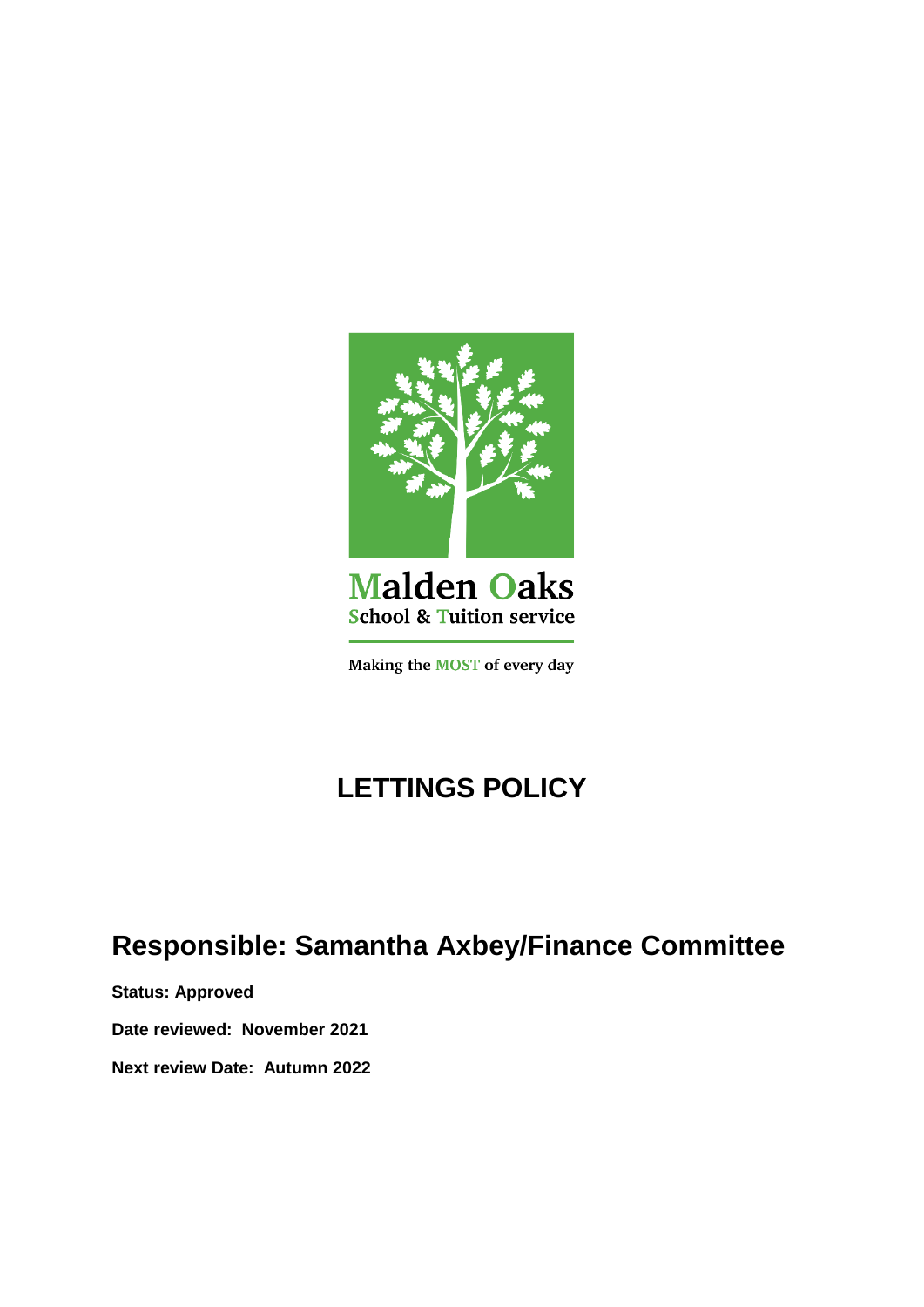# *Introduction*

The Management Committee regards the school buildings and grounds as a community asset and will make every reasonable effort to enable them to be used as much as possible. However, the overriding aim of the Management Committee is to support the school in providing the best possible education for its students, and any lettings of the premises to outside organisations will be considered with this in mind.

*Malden Oaks has a strong ethos of putting children first. We are committed to equal opportunities for all; we are part of a diverse community which we welcome and celebrate. We expect organisations that apply to us for a letting to uphold these values. The Management Committee reserves the right to decline an application for a letting where the applicant's activities or ethos are in contradiction to those of the school.*

A charge will be levied to meet the additional costs incurred by the school in respect of any lettings of the premises.

# *Definition of a Letting*

A letting may be defined as *"any use of the school premises (buildings and grounds) by either a community group (such as a local music group or football team), or a commercial organisation (such as the local branch of 'Weight Watchers')".* A letting will not interfere with the primary activity of the school, which is to provide a high standard of education for all its students.

Use of the premises for activities such as staff meetings, parents' meetings, Management Committee meetings and extra-curricular activities of students supervised by school staff, fall within the corporate life of the school. Costs arising from these uses are therefore a legitimate charge against the school's delegated budget.

# *Administrative Process*

Organisations seeking to hire the school premises should approach the School Business Manager who will identify their requirements and clarify the facilities available. A **School**  Letting Request Form (a copy of which is attached to this policy) should be completed at this stage. The Management Committee has the right to refuse an application, and no letting should be regarded as "booked" until approval has been given in writing. No public announcement of any activity or function taking place should be made by the organisation concerned until the booking has been formally confirmed.

Once a letting has been approved, a letter of confirmation will be sent to the Hirer, setting out full details of the letting and enclosing a copy of the terms and conditions and the Notification of Approval of School Letting. The letting should not take place until written confirmation has been received. The person applying to hire the premises will be invoiced for the cost of the letting, in accordance with the Management Committee's current scale of charges.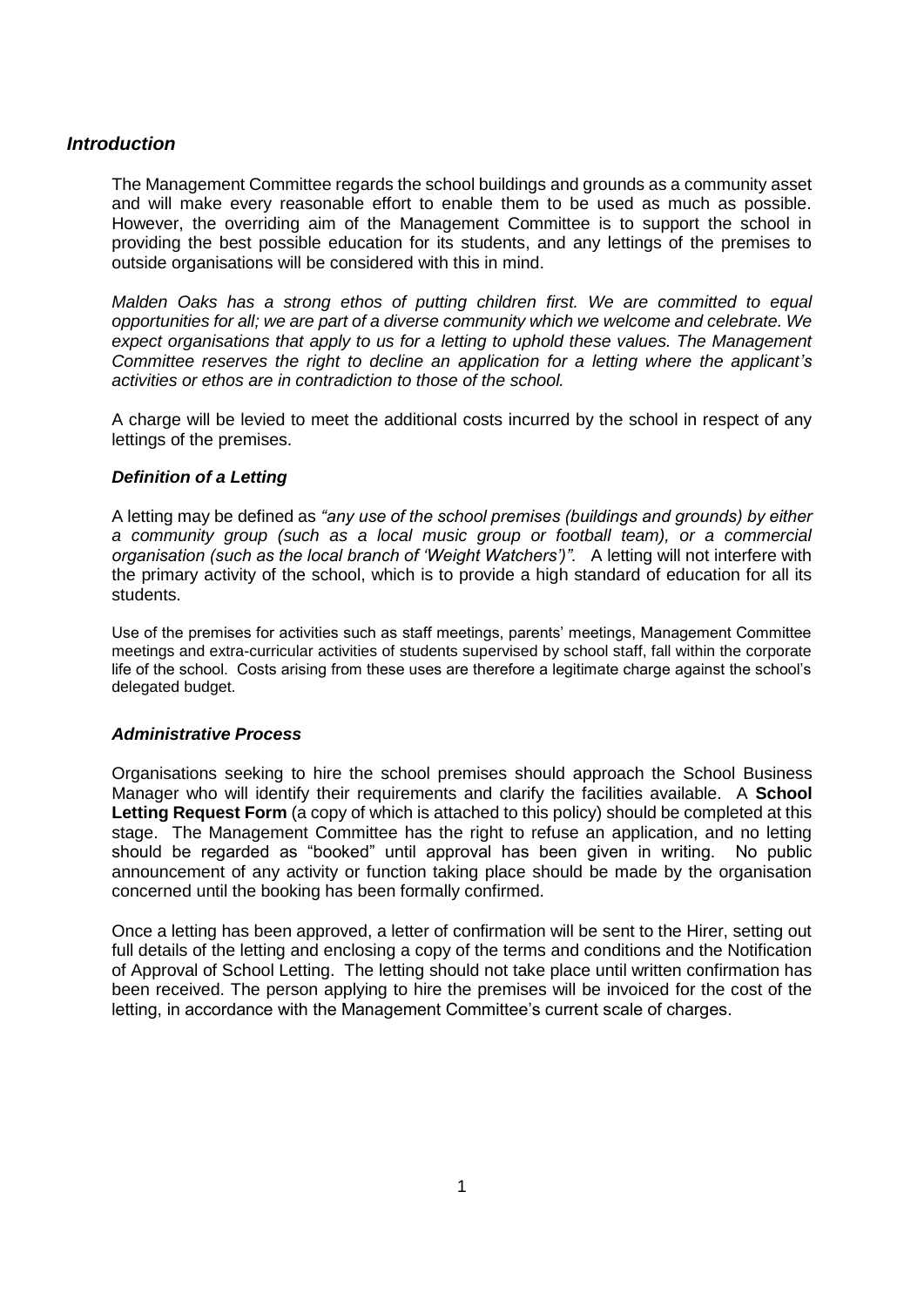# **TERMS AND CONDITIONS FOR THE HIRE OF THE SCHOOL PREMISES**

All terms and conditions set out below must be adhered to. The "Hirer" shall be the person making the application for a letting, and this person will be personally responsible for payment of all fees or other sums due in respect of the letting.

### *Status of the Hirer*

Lettings will not be made to persons under the age of 18, or to any organisation or group with an unlawful or extremist background. The hire agreement is personal to the Hirer only, and nothing in it is intended to have the effect of giving exclusive possession of any part of the school to them or of creating any tenancy between the school and the Hirer.

If a particular letting involves contact with the school's students, all personnel involved must undergo a DBS check, in accordance with DfES guidance. These checks must be made by prior arrangement with the Business Manager, with at least half a term's notice in advance to ensure that the checks can be carried out in time.

Any adults working with the school's students (for example, at an after school sports club) must be appropriately qualified. Sports coaches must follow the LA's guidelines for working in schools.

### *Priority of Use*

The Headteacher will resolve conflicting requests for the use of the premises, with priority at all times being given to school functions.

#### *Attendance*

The Hirer shall ensure that the number of persons using the premises does not exceed that for which the application was made and approval given.

# *Public Safety*

The Hirer shall be responsible for the prevention of overcrowding (such as would endanger public safety), and for keeping clear all gangways, passages and exits. The Hirer shall be responsible for providing adequate supervision to maintain order and good conduct, and where applicable - the Hirer must adhere to the correct adult/child ratios at all times. The Hirer must ensure that only the area of school specifically hired is used.

# **Car Park**

The Hirer may make use of the car park for persons using the premises after 6pm. The Hirer is responsible for ensuring that the car park is used safely and appropriately.

### *Own Risk*

It is the Hirer's responsibility to ensure that all those attending are made aware of the fact that they do so in all respects at their own risk.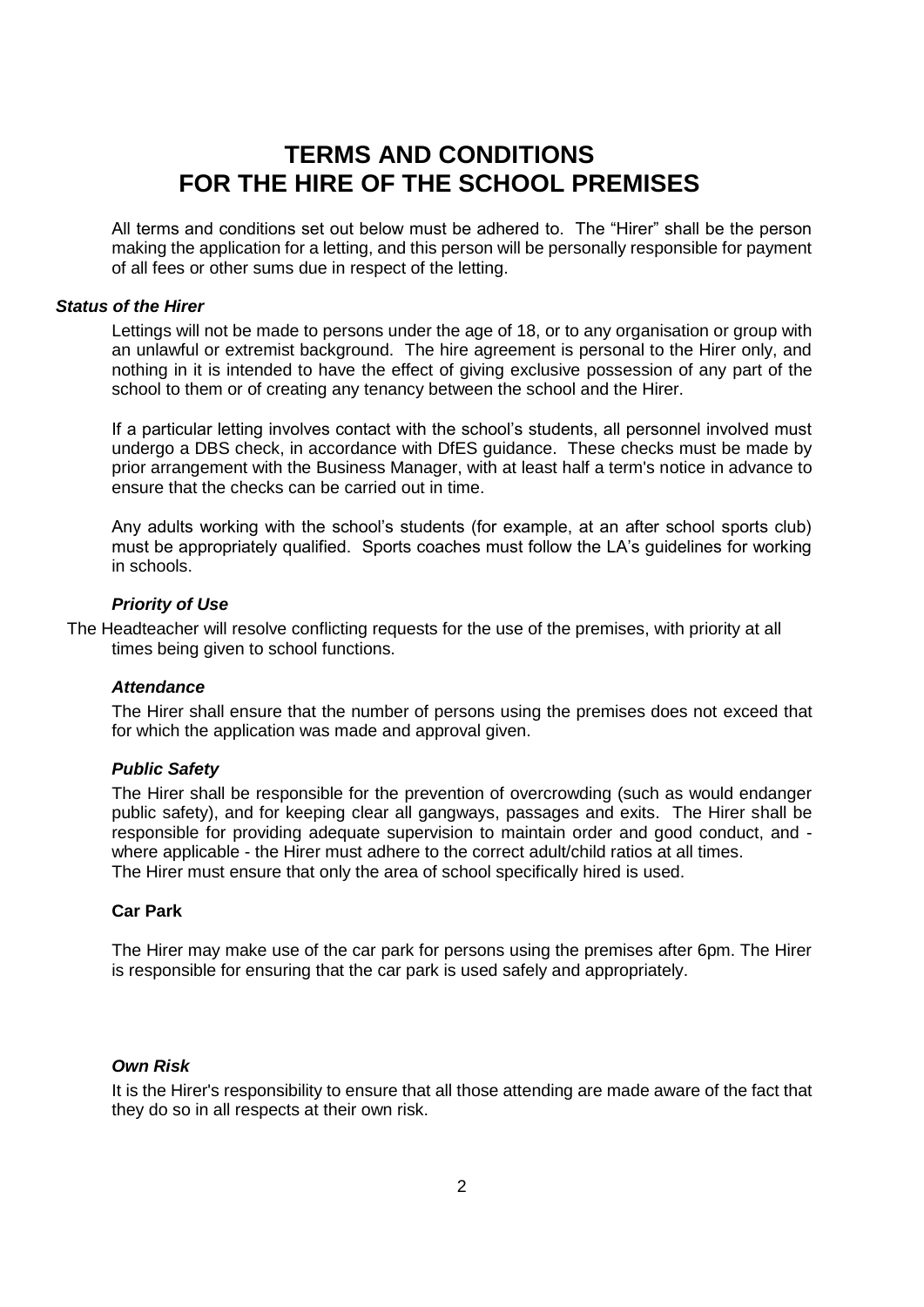Neither the school, nor the Local Authority, will be responsible for any injury to persons or damage to property arising out of the letting of the premises.

### *Furniture and Fittings*

Furniture and fittings shall not be removed or interfered with in any way. No fittings or decorating of any kind necessitating drilling, or the fixing of nails or screws into fixtures which are part of the school fabric, are permitted. In the event of any damage to premises or property arising from the letting, the **Hirer shall pay the cost of any reparation required**.

# *School Equipment*

Responsible adults must supervise the use of any equipment which is issued and ensure its safe return. The Hirer is liable for any damage, loss or theft of school equipment they are using, and for the equipment's safe and appropriate use.

### *Electrical Equipment*

Any electrical equipment brought by the Hirer onto the school site **MUST** comply with the LA code of practice for portable electrical appliance equipment. Equipment must either have a certificate of safety from a qualified electrical engineer or be inspected by the LA. The intention to use any electrical equipment must be notified on the application.

## *First Aid Facilities*

There is no legal requirement for the school to provide first aid facilities for the Hirer. It is the Hirer's responsibility to make their own arrangements, such as the provision of first aid training for supervising personnel, and the provision of a first aid kit, particularly in the case of sports lettings. Use of the school's resources is not available.

#### *Fire Regulations*

The Business manager will explain the fire procedures to the Hirer. The advice will specifically relate to emergency evacuation procedures, fire alarm points and fire fighting equipment, assembly points and roll call of personnel, location of telephone and how to summon the Fire Brigade and emergency services. A written copy of fire evacuation procedures will be issued to Hirers.

## *Food and Drink*

**No food or drink may be prepared or consumed on the property** without the direct permission of the Business Manager, in line with current food hygiene regulations. **All litter must be placed in the bins provided**.

# *Smoking*

The whole of the school premises is a non-smoking area, and smoking is not permitted.

# *Copyright or Performing Rights*

The Hirer shall not, during the occupancy of the premises, infringe any subsisting copyright or performing right, and shall indemnify the Local Authority against all sums of money which the LA may have to pay by reason of an infringement of copyright or performing right occurring during the period of hire covered by this agreement.

#### *Sub-letting*

The Hirer shall not sub-let the premises to another person.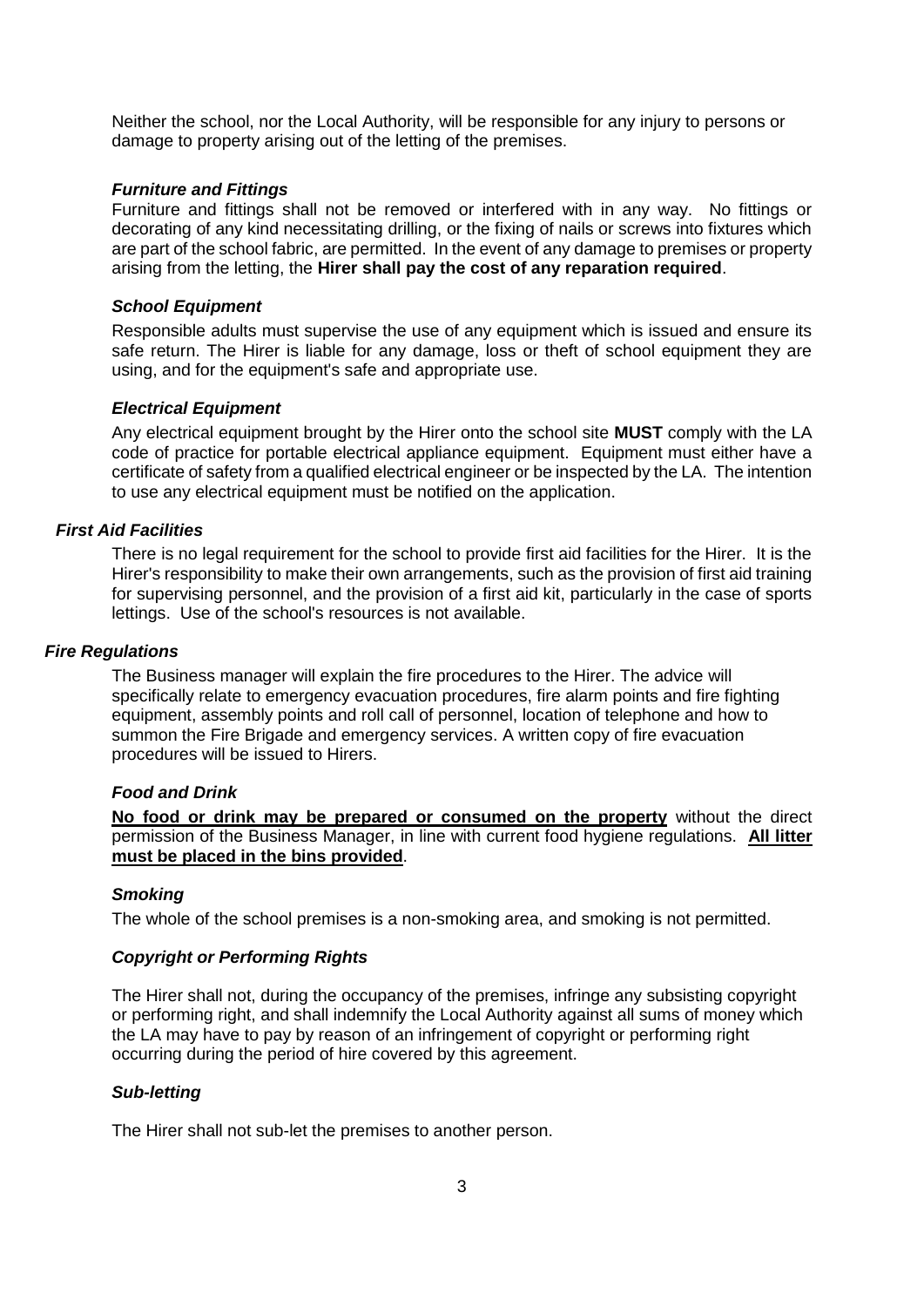#### *Charges*

Hire charges are reviewed annually and the current charges are set out in the Lettings Fee document.

### *Variation of Scales of Charges and Cancellations*

The Hirer acknowledges that the charges given may be increased from time to time (they will be reviewed by the Management Committee on an annual basis) and that the letting may be cancelled, provided that in each circumstance at least 28 days notice either way is given in writing. It is the Hirer's responsibility to notify parents in writing (where appropriate) of any changes in dates or venues at least a week in advance.

#### *Security*

The Management Committee members will hire and pay for a person to be responsible for the security of the premises before and after the hire. This cost will be included in the charge for the letting. If no suitable person can be employed, then the letting will not be allowed or will be cancelled. Only named key holders may operate the security system. Keys will not be passed to any other person without direct permission of the Management Committee of the school.

#### *Right of Access*

The Management Committee reserves the right of access to the premises during any letting. The Headteacher or members of the Management Committee from the Finance, Premises and Personnel Committee may monitor activities from time to time.

## *Conclusion of the Letting*

The Hirer shall, at the end of the hire period, leave the accommodation in a reasonably tidy and clean condition, all equipment being returned to the correct place of storage. If this condition is not adhered to, an additional cost may be charged.

# *Vacation of Premises*

The Hirer shall ensure that the premises are vacated promptly at the end of the letting. The Hirer is responsible for supervising any children taking part in an activity until they are collected by a responsible adult. In the event of an emergency, occupants must leave the school by the nearest exit and make their way to the assembly point**.** The Hirer must have immediate access to participants' emergency contact details. The Hirer must have use of a mobile telephone in the event of an emergency. Hirers are responsible for familiarising themselves with emergency exits and must ensure that participants are aware of evacuation procedures.

#### *Promotional Literature/Newsletters*

A draft copy of any information to be distributed to participants or through the school must be sanctioned by the Headteacher a week prior to distribution by the Hirer. Any Hirer who wishes to display a banner attached to the perimeter fencing promoting their activity may do so for a small charge and only with permission of the Headteacher. The location of the banner will be at the discretion of the Headteacher.

#### *Confidentiality*

All individuals or companies hiring the school premises are required to uphold the highest standards and at no time should bring the reputation of the school into question. The school does not allow any reference to staff, families, students or activities on social media and must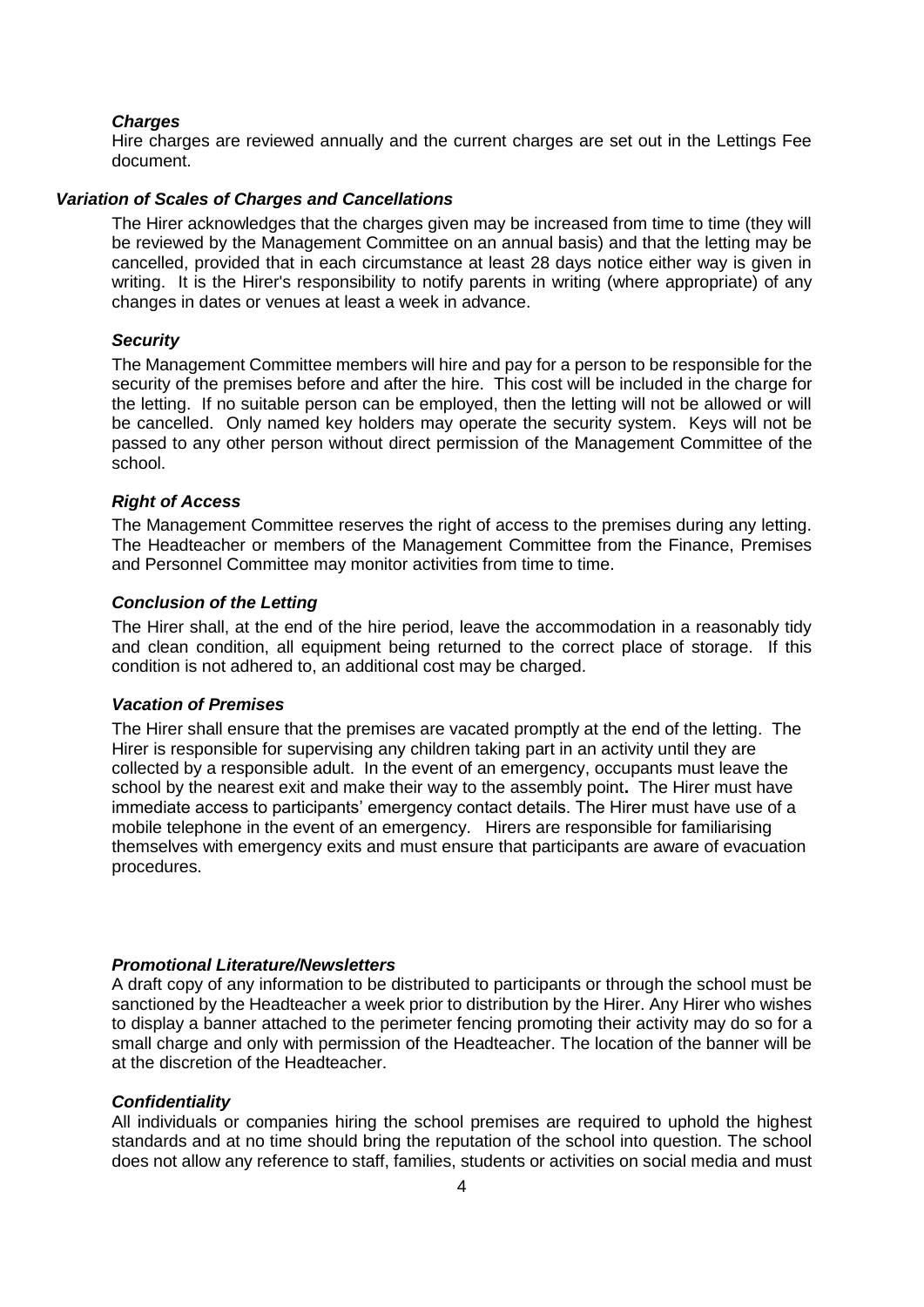see and approve, in advance, any correspondence to parents or the public. Failure to comply may mean immediate termination of any agreement or contract.

# **Covid-19 Update**

# *Malden Oaks requires organisations hiring school premises to comply with [current](https://www.gov.uk/government/publications/protective-measures-for-holiday-or-after-school-clubs-and-other-out-of-school-settings-for-children-during-the-coronavirus-covid-19-outbreak/protective-measures-for-out-of-school-settings-during-the-coronavirus-covid-19-outbreak)  [Government guidelines](https://www.gov.uk/government/publications/protective-measures-for-holiday-or-after-school-clubs-and-other-out-of-school-settings-for-children-during-the-coronavirus-covid-19-outbreak/protective-measures-for-out-of-school-settings-during-the-coronavirus-covid-19-outbreak)* **This includes (but is not limited to):**

#### **Prevention**

Hirers (including their staff where applicable) must always:

- Ensure that anyone with Covid symptoms or who has tested positive for Coid does not attend our setting.
- Ensure face coverings are used in recommended circumstances.
- Ensure everyone is advised to clean their hands thoroughly and more often than usual.
- Ensure good respiratory hygiene for everyone by promoting the 'catch it, bin it, kill it' approach.
- Maintain enhanced cleaning, including cleaning frequently touched surfaces often, using standard products such as detergents.
- Keep occupied spaces well ventilated.
- Use the allocated toilets only.

In specific circumstances:

- Ensure individuals wear the appropriate personal protective equipment (PPE) where necessary.
- Promote and engage in asymptomatic testing, where available.

#### **Response to any infection**

Hirers (including their staff where applicable) must always:

- Promote and engage with the NHS Test and Trace process.
- Contain any outbreak by following local health protection team advice.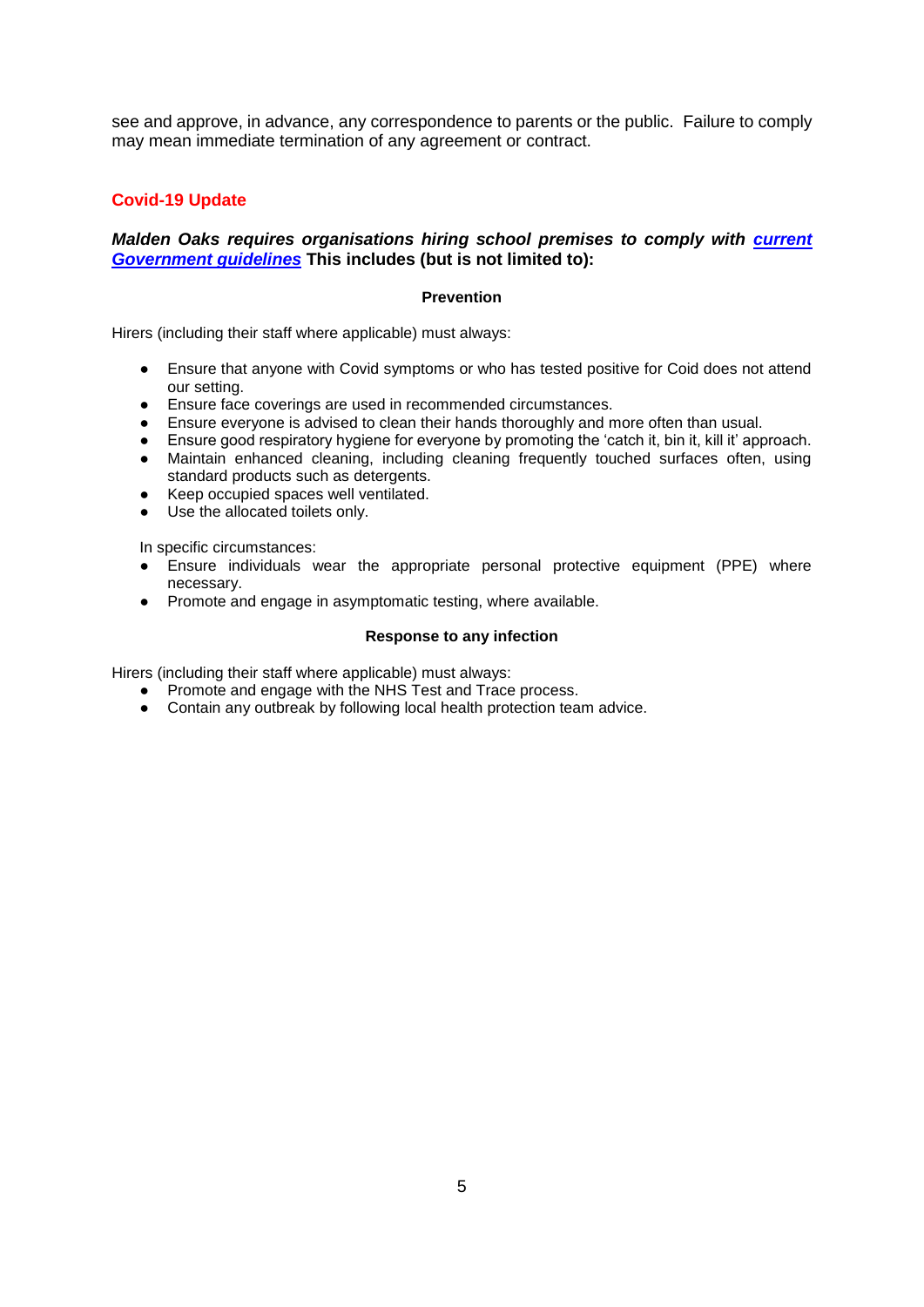# **Letting costings**

- 1. Hire: 16.20 18.00 hrs
- 2. Hire : After 18.00 hrs
- 3. After School club lettings 15.20 16.20
- 4. Hire: School holiday (Daily rate)
- 5. Hire : Weekends

| Charging | Caretaking/Cleaning duties                        | Letting Fee  |
|----------|---------------------------------------------------|--------------|
| $1 - 3$  | Own caretaking & Cleaning<br><b>Duties</b>        | £15 per hour |
| $1 - 3$  | Caretaking & Cleaning to be<br>provided by School | <b>£TBA</b>  |
| $4 - 5$  | Own caretaking & Cleaning<br><b>Duties</b>        | £50 per day  |
|          |                                                   |              |

All lettings and charges are at the discretion of the Head Teacher and will be reviewed annually by the Management Committee members' Finance, Premises and Personnel Committee.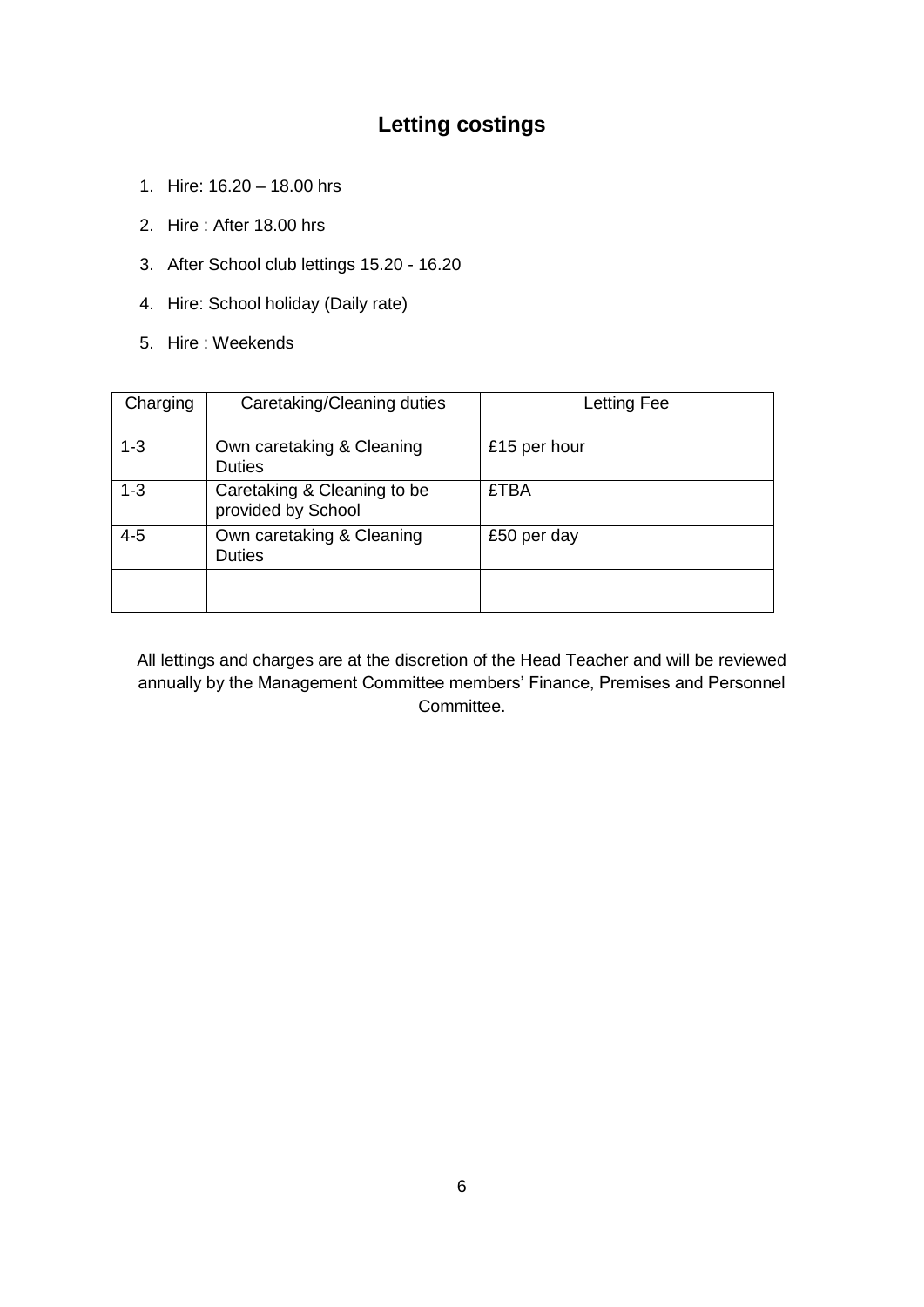# **Conditions of Use**

- 1. Application for a letting does not necessarily guarantee acceptance. All applications will be confirmed, or otherwise, by the School Business Manager.
- 2. Organisations will be required to pay the letting charge if the premises are opened for the letting even if the letting does not take place. The current charge is set out in the Lettings Charges document.
- 3. The School reserves the right to cancel or amend this letting in the event of the premises **subsequently being required for school activities**. In this event as much notice as possible will be given but the school will not be under any obligation to offer alternative accommodation.
- 4. The letting must be correctly supervised by the Hirers who will undertake to pay for any damage caused by their use of the premises and are responsible for their own third party liability cover.
- 5. All facilities used must be left clean, washed and tidy: ie. these areas must be left as they were found.
- 6. Children, especially those under the age of sixteen, must be closely supervised and not permitted to run in the corridors or gain access to different parts of the building.
- 7. All displays are to be respected and not touched or damaged.
- 8. Breach of these conditions may incur additional expenditure to cover the cost of the additional cleaning procedures.
- 9. Hirers will be invoiced by the school and charges must be paid in accordance with the instructions on the invoice. The school reserves the right to refuse the Hirer subsequent admission to the premises if any account remains outstanding.
- 10. If a letting over-runs the time booked, an additional charge will be made.
- 11. The school reserves the right to amend the charges giving 10 days notice.
- 12. The Hirer must make him/herself fully conversant with the fire drill for the premises and the position of appliances and emergency exits. He/she must also keep a register of members for Health and Safety reasons. In the event of an evacuation of the building the Hirer is responsible for informing the Business Manager on duty that all group members have been evacuated safely.
- 13. Once completed the School Letting Request Form should be emailed to [stld@maldenoaks.rbksch.org](mailto:stld@maldenoaks.rbksch.org) If you have any queries about arrangements call 020 8289 4664
- 14. Failure to comply with the Conditions of Use may result in a letting being cancelled and may jeopardise any future application.
- 15. In the event of an Emergency please contact the below numbers: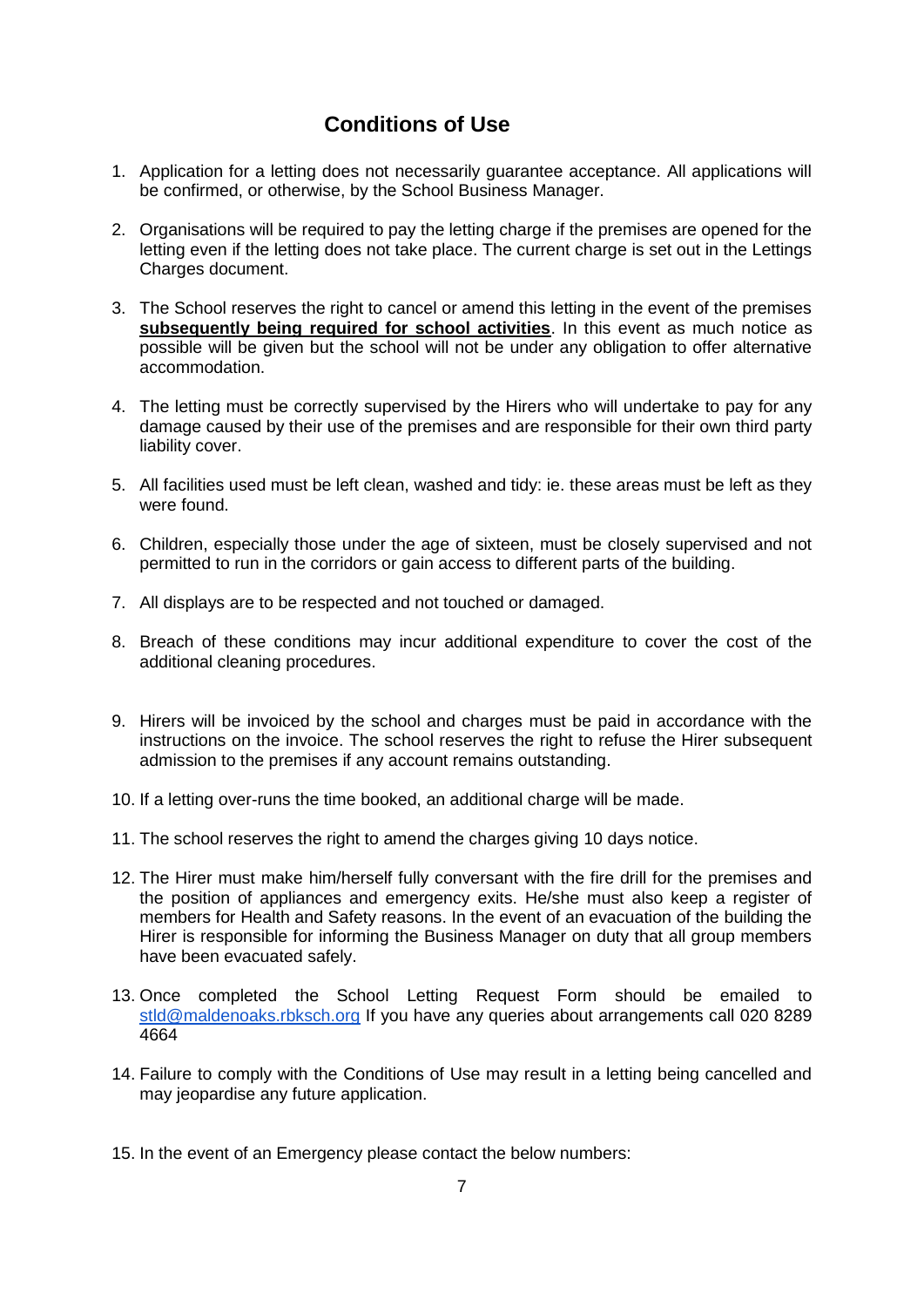- School Business Manager **Laura Dandy 07780 616180**
- Facilities Management HELPDESK **- 0337 000595**